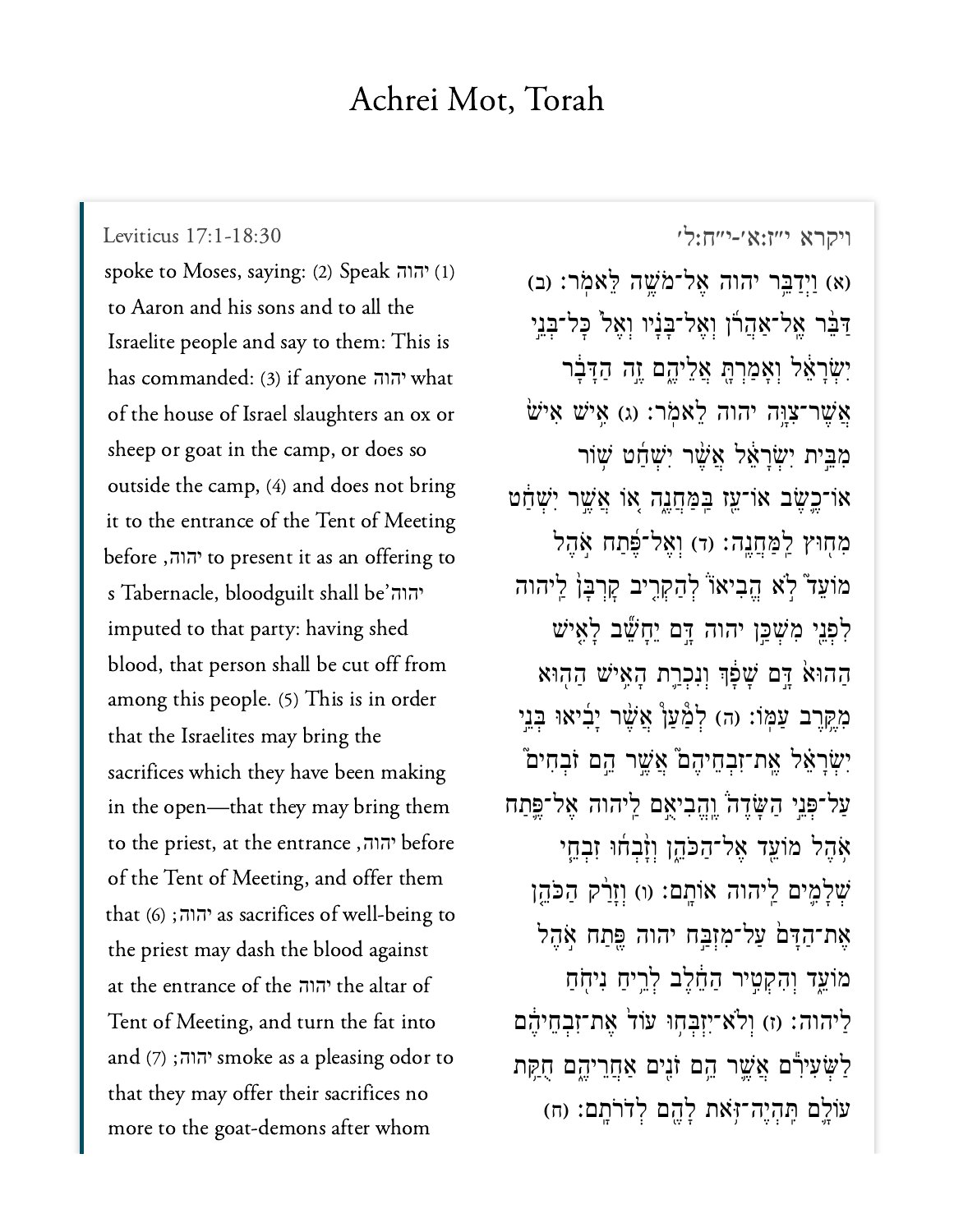they stray. This shall be to them a law for all time, throughout the ages. (8) Say to them further: If anyone of the house of Israel or of the strangers who reside among them offers a burnt offering or a sacrifice, (9) and does not bring it to the entrance of the Tent of Meeting to offer that person shall be cut off, יהוה, it to from this people. (10) And if anyone of the house of Israel or of the strangers who reside among them partakes of any blood, I will set My face against the person who partakes of the blood; I will cut that person off from among kin. (11) For the life of the flesh is in the blood, and I have assigned it to you for making expiation for your lives upon the altar; it is the blood, as life, that effects expiation. (12) Therefore I say to the Israelite people: No person among you shall partake of blood, nor shall the stranger who resides among you partake of blood. (13) And if any Israelite or any stranger who resides among them hunts down an animal or a bird that may be eaten, that person shall pour out its blood and cover it with earth. (14) For the life of all flesh-its blood is its life. Therefore I say to the Israelite people: You shall not partake of the blood of any

וַאֲלֶהֱם תֹּאמַׂר אֵישׁ אִישׁׁ מְבֵית יְשְׂרָאֵל וּמִן־הַגֶּר אֲשֶׁר־יָגְוּר בְּתוֹכָם אֲשֵׁר־יַעֲלֵה עֹלֶה אוֹ־זֶבַח: (ט) וְאֱל־פֵּׁתַח אָהֶל מוֹעֵד לְא יִבְיאֵנוּ לַעֲשָׂוֹת אֹתוֹ לַיהוּה וְנִכְרֵת הַאֵישׁ הַהִוּא מֵעֲמֵיו: (י) וְאִישׁ אִישׁ מִבֵּית יִשְׂרָאֵל וּמְן־הַגֵּר הַגֵּר בִּתוֹכָם אֲשֶׁר יֹאַכְל כָּל־דָּם וְנָתַתֵּי פָּנַי בַּנֵּפָשׁ הָאֹכֵלֶת אֶת־הַדָּם וְהִכְרַתֵּי אֹתָהּ מְקֵרֵב עַמֲהּ: (יא) כֵּי נֵפֵשׁ הַבָּשָׂר בַּדֵּם הָואֹ וַאֲנִי נִתַתְּיו לָכֶםׂ עַל־הַמְזְבֵּٰחָ לְכַפֵּר על־נפשתיכם כי־הדם הוא בנפש יִכְפֵר: (יִב) עַל־כֵּן אֲמַׂרְתְּיֹ לְבְנֵי יְשְׂרַאֵּל כַּל־נֵפֵשׁ מִכֵּם לֹא־תְאֹכָל דֵּם וְהָגֵר הָגֵר בְתוֹכְכֵם לֹא־יָאכָל דָם: (יג) וְאִישׁ אִישׁ מִבְּנֵי יִשְׂרָאָל וּמֵן־הָגֶּר הָגֵר בְּתוֹכָם אֲשֶׁר יָצוּד צֵיד חַיַּה אוֹ־עָוֹף אֲשֵׁר יֵאֲכֵל וְשָׁפָּךְ אֵת־דָּמוֹ וְכְסֵהוּ בֵּעֲפֵר: (יד) כֵּי־נֵפֵשׁ כַּל־בַּשָּׂר דַּמְוֹ בְנַפְשׁוֹ הוּאֹ וַאֹמַרֹ לְבְנֵי יְשָׂרַאֵל דָּם כָּל־בַּשֵׂר לְא תאכלו כֵּי גֵפֵשׁ כַּל־בַּשָׂרֹ דָּמְוֹ הָוא כָּל־אֹכְלֵיו יִכָּרֵת: (טוּ) וְכָל־נַׁפֵּשׁ אֲשֵׁר תּאֹכֵל נִבֵלַה וּטְרֵפָּה בַּאֲזָרֵח וּבָגֵר וִכְבֵּם בְּגָדָיו וְרָהַץ בַּמֵּיִם וְטָמֵא עַד־הָעֲרֵב וְטָהֱר: (טּז) וְאָם לְאָ יִכַבֵּם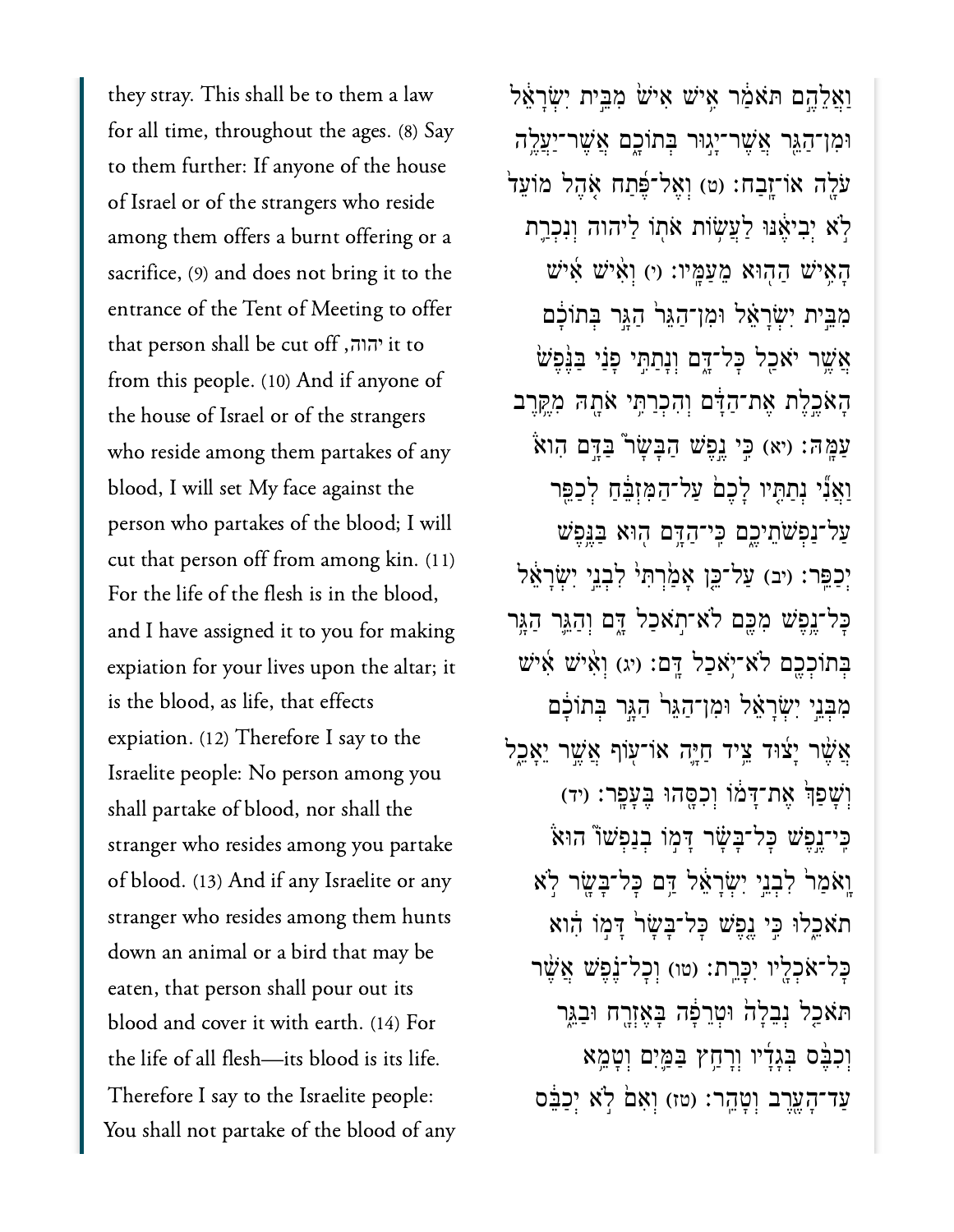flesh, for the life of all flesh is its blood. Anyone who partakes of it shall be cut off. (15) Any person, whether citizen or stranger, who eats what has died or has been torn by beasts shall wash those clothes, bathe in water, remain impure until evening—and shall then be pure. (16) But if the clothes are not washed and the body is not bathed, that person spoke to יהוה (shall bear the guilt. (1 Moses, saying: (2) Speak to the Israelite am your יהוה people and say to them: I God. (3) You shall not copy the practices of the land of Egypt where you dwelt, or of the land of Canaan to which I am taking you; nor shall you follow their laws. (4) My rules alone shall you observe, and faithfully follow My laws: I am your God. (5) You shall keep My יהוה laws and My rules, by the pursuit of which human beings shall live: I am None of you men shall come )6( . יהוה near anyone of his own flesh to uncover Your father's (7) יהוה. nakedness: I am nakedness, that is, the nakedness of your mother, you shall not uncover; she is your mother—you shall not uncover her nakedness. (8) Do not uncover the nakedness of your father's wife; it is the nakedness of your father. (9) The

וּבְשָׂרוֹ לְא יִרְחֶץ וְנָשָׂא עֲוֹנְוֹ: {פ<sup>ָן</sup> (ֹא וַיִדַּבֵּר יהוה אֱל־מֹשֵׁה לֵּאמְר: (ב) דַּבֵּר<sup>וּ</sup> אֲל־כָּנֵי יִשְׂרָאֵל וְאָמַרְתָּ אֲלֶהֱם אֲנֵי יהוה אֱלֹהֶיכֵם: (ג) כִּמַעֲשֱׂה אֶרֶץ־מִצְרֵיִם אֲשֱר יְשַׁבְתֶּם־בָּהּ לְא ַתְּעֲשָׂוּ וּכְמַעֲשֵׂה אֱרֵץ־כְּנָ֫עַן אֲשֵׁר אֲנִי ְמֵבְ֫יֹא אֶתְכֵם שָׁמָּהֹ לְא תַעֲשׁוּ וּבְחָקֹתֵיהֱם לְא תֵלֵכוּ: (ד) אֲת־מְשָׁפַּטֵי ַתַּעֲשֶׂוּ וְאֵת־חָקֹתֵי תְּשָׁמְרִוּ לַלֵבֶת בַּהֵם אֲנֵי יהוה אֱלֹהֻיִכֱם: (ה) וּשָׁמַרְתֵּם אַת־חָקֹתֵי וְאֱת־מִשְׁפַּטֵי אֲשֶׁר יַעֲשֶׂה ֿאָתָם הָאָדָם וַחֵי בַּהֶם אֲנֵי יהוה: {ס} (ו) אַיש אָיש אֱל־כָּל־*ִשְׁ*אֵר בִּשֲׁרוֹ לְא תִקְרְבְוּ לְגַלְוֹת עֲרְוֶה אֲנֵי יהוה: {ס} (ז) ְעֲרָוֵת אָבֵיךְ וְעֵרְוַת אָמְךָּ לְא תְגַלֵּה אָמְךָ הוא לְא תְגַלֵּה עֲרְוָתָה: {ס} (ח) עֵרְוַת :אֵּשֶׁת־אָבִיךְ לְא תְגַלֵּה עֵרְוַת אָבִיךְ הָוא ס} (ט) עֵרְוֹת אֲחָוֹתְךָּ בַת־אֲבִ<sup>ׂי</sup>וְדָּ אָוֹ בַת־אָמֶּ֫ךְּ מוֹלֱדֶת בַּ֫יִת אָוֹ מוֹלֱדֶת חָוּץ ֹלְא תְגַלֵּה עֲרְוַתֵן: {ס} (י) עֲרְוַת בַּת־בִּנְדְּ ְאִוֹ בַת־בִּתְךָּ לְא תְגַלֵּה עֵרְוַתָן כֵּי עֵרְוַתְךָ הֵנָּה: {ס} (יא) עֵרְוַּת בַּת־אֱשֵׁת אָבְיִךְ מֹוֹלֵדֶת אָבְ֫יִךְ אֲחוֹתְךָּ הָוא לְא תְגַלֵּה  $\mathbf{x}$ ְרוַתֲה׃ {ס} (יב) עֲרְוַת אֲחוֹת־אָבֶיךָ לְאֹ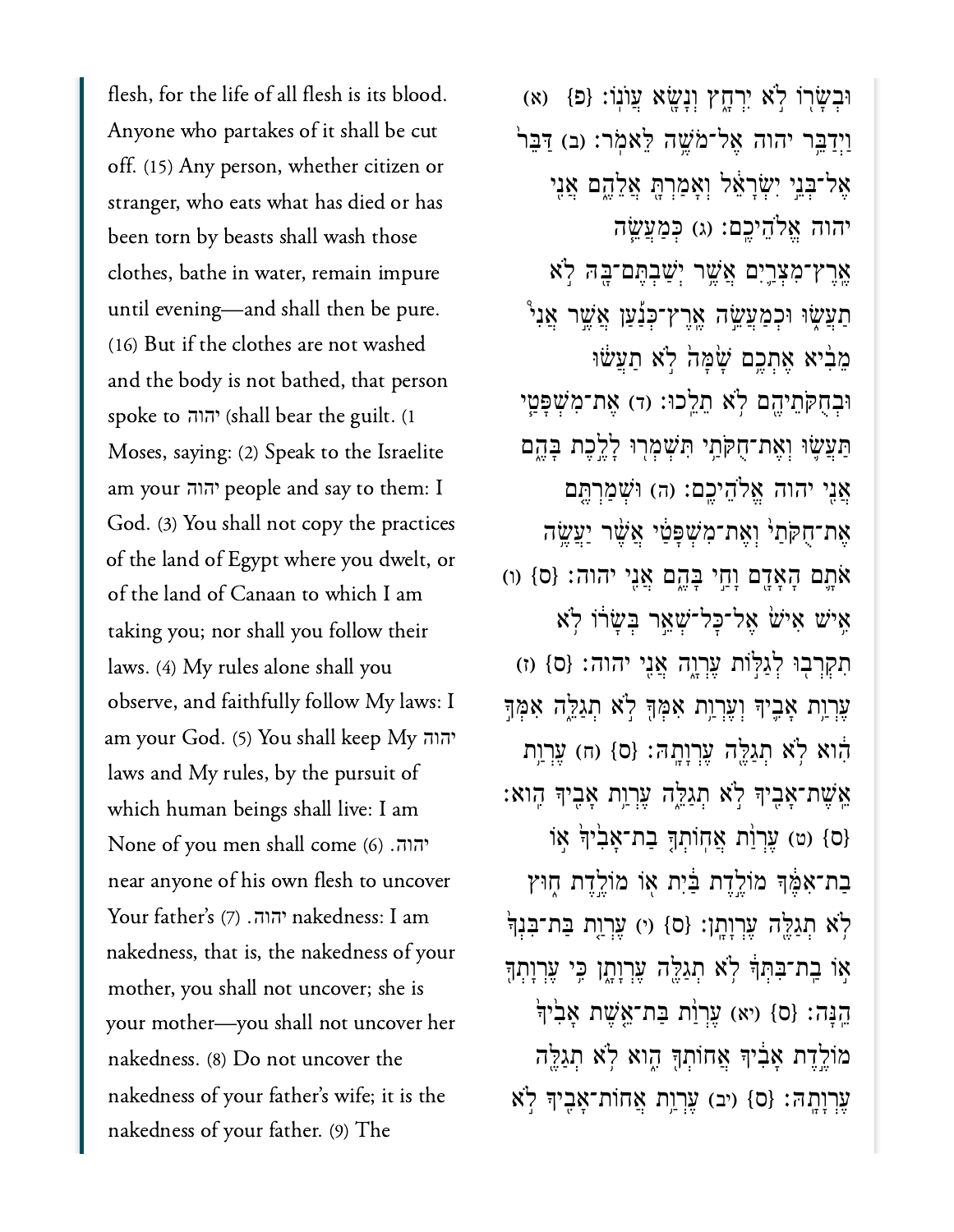nakedness of your sister—your father's daughter or your mother's, whether born into the household or outside—do not uncover their nakedness. (10) The nakedness of your son's daughter, or of your daughter's daughter—do not uncover their nakedness; for their nakedness is yours. (11) The nakedness of your father's wife's daughter, who was born into your father's household—she is your sister; do not uncover her nakedness. (12) Do not uncover the nakedness of your father's sister; she is your father's flesh. (13) Do not uncover the nakedness of your mother's sister; for she is your mother's flesh. (14) Do not uncover the nakedness of your father's brother: do not approach his wife; she is your aunt. (15) Do not uncover the nakedness of your daughter-in-law: she is your son's wife; you shall not uncover her nakedness. (16) Do not uncover the nakedness of your brother's wife; it is the nakedness of your brother. (17) Do not uncover the nakedness of a woman and her daughter; nor shall you take [into your household as a wife] her son's daughter or her daughter's daughter and uncover her nakedness: they are kindred; it is depravity. (18) Do not take [into

תִגַלֵּה שָׁאֵר אָבִיךְּ הֶוא: {ס} (ע) עֵרְוַת אֲחָוֹת־אָמְךָּ לְא תְגַלֵּה כֵּי־שָׁאֵר אָמְךָ הֵוא: {ס} (יד) עֲרָוַת אֲחֶי־אָבֶיךָ לְא ָּתְגַלֵּה אֲל־אִשָׁתוֹ לְא תִקְרָ֫ב דֹּדֲתִךְ הָוא (ס} (טו) עֵרְוַת כַּלֵּתְךָּ לְא תְגַלֵּה אֱשֵׁת ַבְנְךְ הָוֹא לְא תְגַלֶּה עֲרְוַתֲה׃ {ס} (טז) עֵרְוַת אֱשֶׁת־אָחֶיךָּ לְא תְגַלֱה עֲרְוַת אָחֵיךְ הֶוא: {ס} (יז) עֲרָוַת אָשֱה וּבְתֵּה ּלְׂא תְגַלֵּה אֱת־בַּת־בְּנָّהּ וְאֵת־בַּת־בִּתַּהּ לֹא תִקַּח<sup>ָ</sup> לְגַלְּוֹת עֵרְוָתָה שָׁאֲרֶה הֵנָּה זְמֵה הָוֹא: (יִה) וְאֵשֶׁה אֱל־אֲחֹתָה לְא תְקַח לְצְרֹר לְגַלְוֹת עֲרְוַתֲהָ עָלֵיהָ בְּחָיֵּיהָ: (יט) וְאֱל־אָּשֶׁה בְּנְדֵּת טְמְאָתָהּ ֹלְאׁ תִקְרַ֫ב לְגַלְּוֹת עֲרְוַתֲהָ׃ (כ) וְאֵל־אֵׂשֶׁת עֲמֵיתַךְ לֹא־תְתֵּ֣ן שִׁכַּבְתְּךָ ּלְזָרַע לְטָמְאָה־בָה: (כא) וּמֵזַּרְעֲךָ לֹא־תְתֵּן לְהָעֲבֵיר לַמְּלֵךְ וְלָא תְחַלֵּל הַת־ֹּשֵׁם אֱלֹהֱיִךְ אֲנֵי יהוה: (כב) וְאֶת־זַכֶּ֫ר לְא תְשָׁבֵּב מְּשָׁכְּבֵי אָשֶׁה תּוֹעֲבָה הֶוֹא: (כג) וּבְכָל־בְּהֶמֶה לֹא־תְתֵּו ֹשְׁכָּבְתְּךָ לְטָמְאָה־בָה וְאִשָּׁה לְאִ־תַעֲמٌד ַלְפְנֵי בְהֶמֱה לְרִבְעָהּ הֱבָל הִוּא: (כד) ֿאַל־תֵּטַמְּאָוּ בִּכָל־אֱלֶה כֵּי בִכָל־אֱלֶה נִטְמְאָוּ הַגּוֹיָם אֲשֶׁר־אֲנֵי מְשַׁלֵּחַ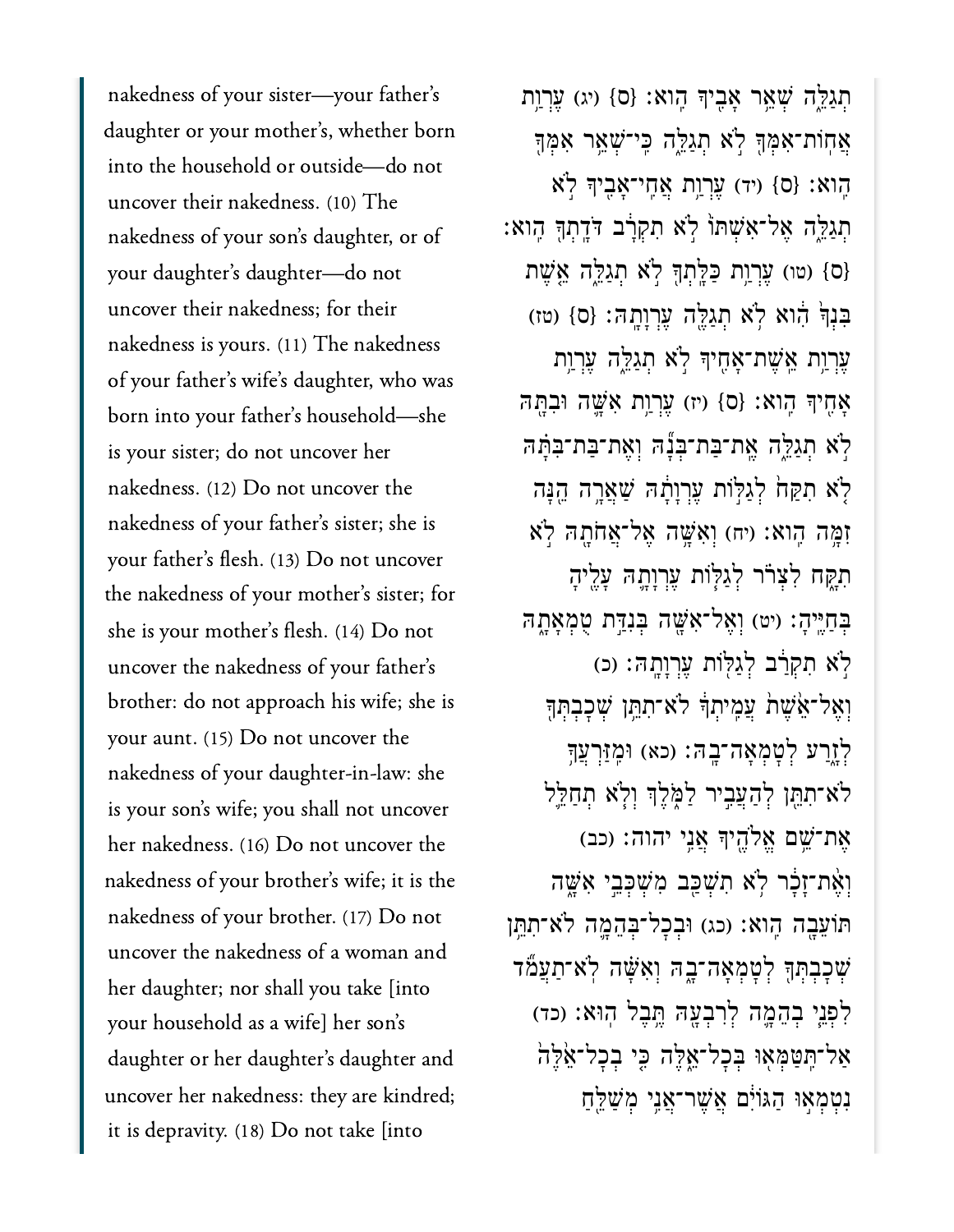your household as a wife] a woman as a rival to her sister and uncover her nakedness in the other's lifetime. (19) Do not come near a woman during her menstrual period of impurity to uncover her nakedness. (20) Do not have carnal relations with your neighbor's wife and defile yourself with her. (21) Do not allow any of your offspring to be offered up to Molech, and do not profane the Do )22( . name of your God: I am יהוהnot lie with a male as one lies with a woman; it is an abhorrence. (23) Do not have carnal relations with any beast and defile yourself thereby. Likewise for a woman: she shall not lend herself to a beast to mate with it; it is perversion. (24) Do not defile yourselves in any of those ways, for it is by such that the nations that I am casting out before you defiled themselves. (25) Thus the land became defiled; and I called it to account for its iniquity, and the land spewed out its inhabitants. (26) But you must keep My laws and My rules, and you must not do any of those abhorrent things, neither the citizen nor the stranger who resides among you; (27) for all those abhorrent things were done by the people who were in the land before

מִפְּנֵיכֶם: (כה) וַתְּטָמֶא הָאֶרֶץ וָאֱפִקְד ָעֲוֹנֵה עָלֵיהָ וַתָּקָא הָאָרֵץ אֲת־יֹּשָׁבֵיהָ (כו) <mark>וּשָׁמַרְתֵּם</mark> אֲתֶּׁם אֱת־חָקֹתַיֹּ וְאֶת־מִ**שְׁפָּטַ**י וְלָא תַעֲשׁוּ מִכְּל הַתּוֹעֵבְת ְהָאֱלֶּה הָאֵזְרָׂח וְהָגֵּר הָגֵּר בְּתוֹכְכֵם: (כז) ַּכִּי אֶת־כַּל־הַתּוֹעֲבִת הָאֱל עַשִׂוּ ַאְנֵֽׁשי־ָהָ֖אֶרץ ֲאֶׁ֣שר ִלְפֵניֶ֑כם ַוִּתְטָ֖מא הַאֲרֶץ: (כח) וְלְא־תָקֵיא הָאֲרֶץ אֶתְכֶם ْבְּטַ*ּמַ*אֲכֶם אֹתֶהּ כַּאֲשֶׁר קָאֲה אֵת־הַגִּוֹי ֲאֶׁ֥שר ִלְפֵניֶֽכם׃ )כט( ִּ֚כי ׇּכל־ֲאֶׁ֣שר ַיֲעֶׂ֔שה ִמֹּ֥כל ַהּתֹוֵעֹ֖בת ָהֵ֑אֶּלה ְוִנְכְר֛תּו ַהְּנָפׁ֥שֹות ָהֹעֹׂ֖שת ִמֶּ֥קֶרב ַעָּֽמם׃ )ל( ּוְׁשַמְרֶּ֣תם ֶאת־ִמְׁשַמְרִּ֗תי ְלִבְלִּ֨תי ֲעׂ֜שֹות ֵמֻחּ֤קֹות ַהּֽתֹוֵעֹב֙ת ֲאֶׁ֣שר ַנֲעׂ֣שּו ִלְפֵניֶ֔כם ְוֹ֥לא ִֽתַּטְּמ֖אּו ָּבֶ֑הם ֲאִ֖ני יהוה ֱאֹלֵהיֶֽכם׃ }פ{